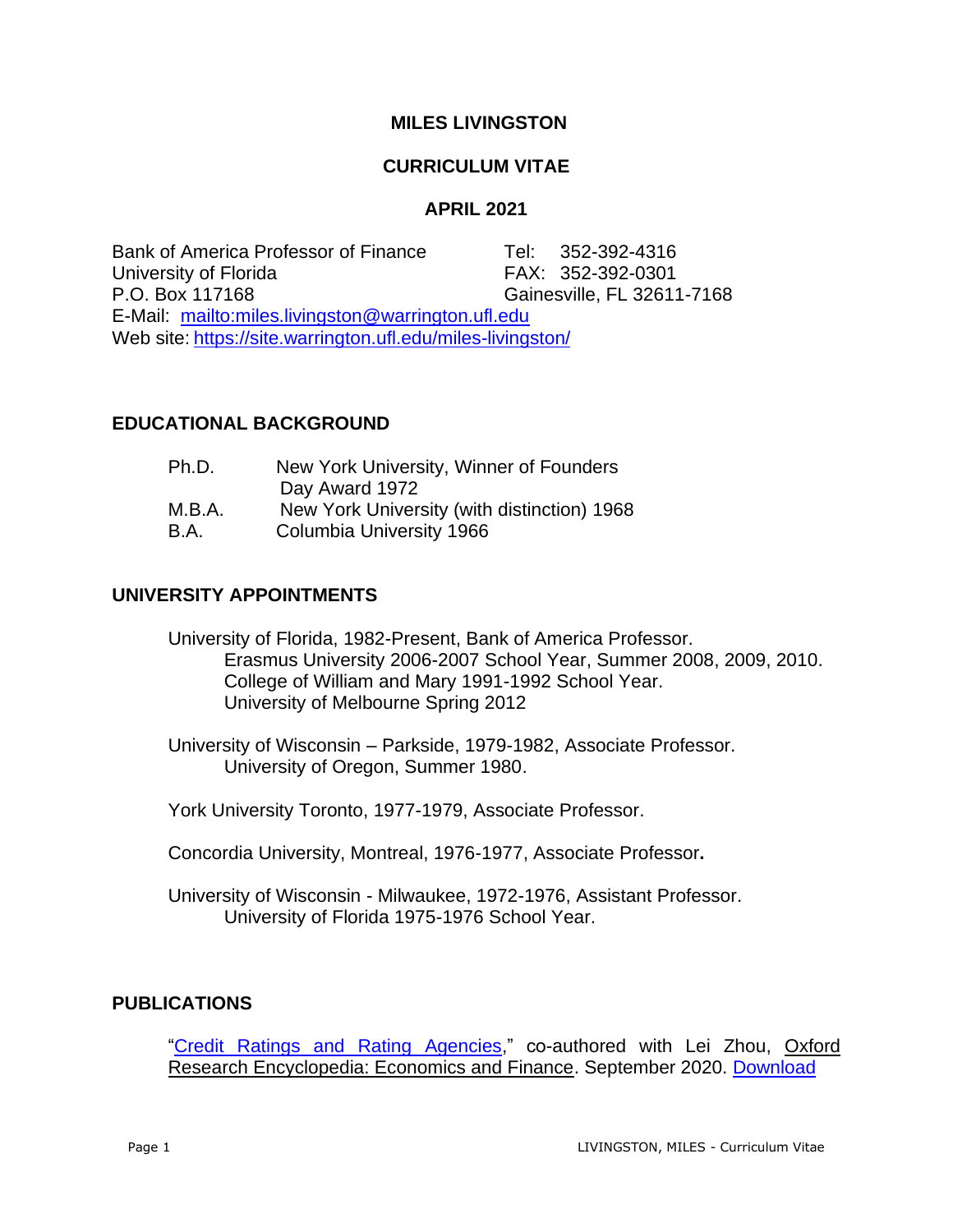["The Decline in Idiosyncratic Values of U.S. Treasury Securities,](https://doi.org/10.1016/j.jbankfin.2019.08.001)" co-authored with Yanbin Wu and Lei Zhou, Journal of Banking and Finance. (2019). Volume 117. **[Download](https://doi.org/10.1016/j.jbankfin.2019.08.001)** 

["The Volatility of Mutual Fund Performance,"](https://doi.org/10.1016/j.jeconbus.2019.02.001) co-authored with Ping Yao and Lei Zhou, Journal of Economics and Business, (2019), Volume 104, July-August. **[Download](https://doi.org/10.1016/j.jeconbus.2019.02.001)** 

["Are Chinese Credit Ratings Relevant? A Study of The Chinese Bond Market and](https://doi.org/10.1016/j.jbankfin.2017.09.020)  [Credit Rating Industry,](https://doi.org/10.1016/j.jbankfin.2017.09.020)" co-authored with Winnie P.H. Poon and Lei Zhou, forthcoming Journal of Banking and Finance, (2018), Vol 87. **[Download](https://doi.org/10.1016/j.jbankfin.2017.09.020)** 

["Information Opacity and Fitch Bond Ratings,](http://onlinelibrary.wiley.com/doi/10.1111/jfir.12110/epdf)" co-authored with Lei Zhou, Journal of Financial Research, (Winter 2016), Vol 39, No. 4. Chosen by the Journal as Best Paper for the year 2016. **[Download](http://onlinelibrary.wiley.com/doi/10.1111/jfir.12110/epdf)** 

["Brokerage Commissions and Mutual Fund Performance,](https://onlinelibrary.wiley.com/doi/pdf/10.1111/jfir.12060)" co-authored with Lei Zhou, Journal of Financial Research, (Fall 2015), Vol 38, No. 3. **[Download](http://onlinelibrary.wiley.com/doi/10.1111/jfir.12060/pdf)** 

["A Long-Term Perspective on the Determinants of Treasury Bond Stripping](https://doi.org/10.1111/fmii.12018)  [Levels,](https://doi.org/10.1111/fmii.12018)" co-authored with Marck Bulter and Lei Zhou, Financial Markets, Institutions, and Instruments, (2014), Vol 23, Issue 4. [Download](https://doi.org/10.1111/fmii.12018)

["Mutual Fund Liquidity and Fiduciary Conflicts of Interest,](https://site.warrington.ufl.edu/miles-livingston/files/2019/07/Mutual-Fund-Liquidity-and-Fiduciary-Conflicts-of-Interest.pdf)" with David Rakowski, Journal of Applied Finance, Vol 23, No 2 (2013). [Download](https://site.warrington.ufl.edu/miles-livingston/files/2019/07/Mutual-Fund-Liquidity-and-Fiduciary-Conflicts-of-Interest.pdf)

"Moody's and S&P [Ratings: Are They Equivalent? Conservative Ratings and](https://onlinelibrary.wiley.com/doi/epdf/10.1111/j.1538-4616.2010.00341.x)  [Split Rated Bond Yields,](https://onlinelibrary.wiley.com/doi/epdf/10.1111/j.1538-4616.2010.00341.x)" with Diana Wei and Lei Zhou, Journal of Money Credit and Banking, Vol. 42, No. 7 (October 2010). [Download](https://onlinelibrary.wiley.com/doi/epdf/10.1111/j.1538-4616.2010.00341.x)

"Split Bond Ratings and [Information Opacity Premiums,](https://site.warrington.ufl.edu/miles-livingston/files/2019/06/Split-Bond-Ratings-and-Information-Opacity-Premiums.pdf)" with Lei Zhou, Financial Management, Vol. 39, No 2. (Summer 2010). [Download](https://site.warrington.ufl.edu/miles-livingston/files/2019/06/Split-Bond-Ratings-and-Information-Opacity-Premiums.pdf)

["The Components of Mutual](https://site.warrington.ufl.edu/miles-livingston/files/2019/06/The-Components-of-Mutual-Fund-Fees.pdf.pdf) – Fund Fees" with Xiaohui Gao, Financial Markets, Institutions, & Instruments, Vol. 17, No. 3. (200[8\).](https://site.warrington.ufl.edu/miles-livingston/files/2019/06/Split-Bond-Ratings-and-Information-Opacity-Premiums.pdf) [Download](https://site.warrington.ufl.edu/miles-livingston/files/2019/06/The-Components-of-Mutual-Fund-Fees.pdf.pdf)

["Split Bond Ratings and Rating Migration"](https://site.warrington.ufl.edu/miles-livingston/files/2019/05/Split-Bond-Ratings-and-Rating-Migration.pdf), with Andy Naranjo and Lei Zhou Journal of Banking and Finance. Vol. 32 No.8. (2008). [Download](https://site.warrington.ufl.edu/miles-livingston/files/2019/05/Split-Bond-Ratings-and-Rating-Migration.pdf)

["Asset Opaqueness and](https://site.warrington.ufl.edu/miles-livingston/files/2019/06/Asset-Opaqueness-and-Split-Bond-Ratings.pdf.pdf) Split Bond Ratings" with Andy Naranjo and Lei Zhou, Financial Management. Vol. 36 No. 3. (Autumn 2007). [Download](https://site.warrington.ufl.edu/miles-livingston/files/2019/06/Asset-Opaqueness-and-Split-Bond-Ratings.pdf.pdf)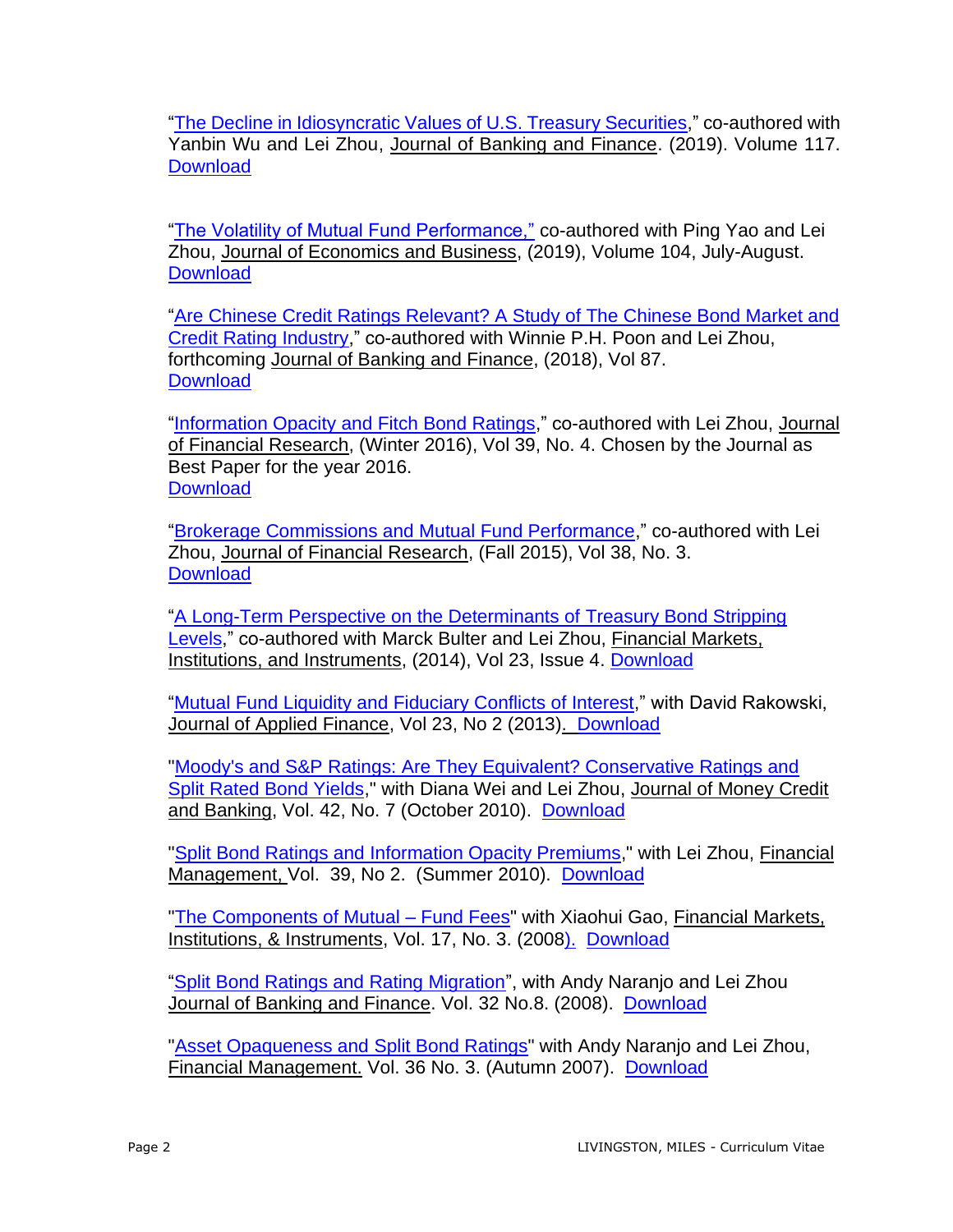["Drexel Burnham Lambert's Bankruptcy and the Decline in Underwriter Fees,](https://site.warrington.ufl.edu/miles-livingston/files/2019/06/Drexel-Burnham-Lambert’s-Bankruptcy-and-the-Subsequent-Decline-in-Underwriter-Fees.pdf)" with Glenn Williams, the Journal of Financial Economics. Vol. 84. No.2. (May 2007). [Download](https://site.warrington.ufl.edu/miles-livingston/files/2019/06/Drexel-Burnham-Lambert’s-Bankruptcy-and-the-Subsequent-Decline-in-Underwriter-Fees.pdf)

["Exponential Duration: A More Accurate](https://site.warrington.ufl.edu/miles-livingston/files/2019/06/Exponential-Duration-a-More-Accurate-Estimation-of-Interest-Rate-Risk.pdf) Estimation of Interest Rate Risk," with Lei Zhou, Journal of Financial Research. Vol. 28. No.3. (Fall 2005). [Download](https://site.warrington.ufl.edu/miles-livingston/files/2019/06/Exponential-Duration-a-More-Accurate-Estimation-of-Interest-Rate-Risk.pdf)

["The Impact of Rule 144A Debt Offerings upon Bond Yields and Underwriter](https://site.warrington.ufl.edu/miles-livingston/files/2019/07/Impact-of-Rule-144A-Debt-Offering-Upon-Yields-and-Underwriter-Fees.pdf)  [Fees,](https://site.warrington.ufl.edu/miles-livingston/files/2019/07/Impact-of-Rule-144A-Debt-Offering-Upon-Yields-and-Underwriter-Fees.pdf)" with Lei Zhou, Financial Management, (Winter 2002). [Download](https://site.warrington.ufl.edu/miles-livingston/files/2019/07/Impact-of-Rule-144A-Debt-Offering-Upon-Yields-and-Underwriter-Fees.pdf)

["A Proposal for Quoting Money Market Rates,](https://site.warrington.ufl.edu/miles-livingston/files/2019/07/A-Proposal-for-Quoting-Money-Market-Rates.pdf)" with Lei Zhou, Financial Analysts Journal, (March/April 2002). [Download](https://site.warrington.ufl.edu/miles-livingston/files/2019/07/A-Proposal-for-Quoting-Money-Market-Rates.pdf)

["The Impact of the Third Credit Rating on the Pricing of Bonds,](https://site.warrington.ufl.edu/miles-livingston/files/2019/07/The-Impact-of-the-Third-Credit-Rating-on-the-Pricing-of-Bonds.pdf)" with Jeff Jewell, Journal of Fixed Income, (December 2000). [Download](https://site.warrington.ufl.edu/miles-livingston/files/2019/07/The-Impact-of-the-Third-Credit-Rating-on-the-Pricing-of-Bonds.pdf)

["Investment Banker Reputation and the Underwriting of Nonconvertible](https://site.warrington.ufl.edu/miles-livingston/files/2019/07/Investment-Banker-Reputation-and-the-Underwriting-of-Nonconvertible-Debt.pdf)  [Debt,](https://site.warrington.ufl.edu/miles-livingston/files/2019/07/Investment-Banker-Reputation-and-the-Underwriting-of-Nonconvertible-Debt.pdf)" with Robert Miller, Financial Management, (Summer 2000). **[Download](https://site.warrington.ufl.edu/miles-livingston/files/2019/07/Investment-Banker-Reputation-and-the-Underwriting-of-Nonconvertible-Debt.pdf)** 

"A Comparison of Bond Ratings [from Moody's, Standard & Poor's, and Fitch](https://doi.org/10.1111/1468-0416.00029)  [IBCA,](https://doi.org/10.1111/1468-0416.00029)" with Jeff Jewell, Financial Markets, Institutions, and Instruments, Vol. 8, No. 4, (1999). **[Download](https://doi.org/10.1111/1468-0416.00029)** 

["The Cost of Mutual Fund Sales Fees,](https://site.warrington.ufl.edu/miles-livingston/files/2019/07/The-cost-of-Mutual-Funde-Sales-Fees.pdf)" with Edward O'Neal, Journal of Financial Research, (Summer 1998). Vol. 21. No.2. The April 6, 1998 Wall Street Journal ran a feature story on this article in the Mutual Funds Quarterly Review. **[Download](https://site.warrington.ufl.edu/miles-livingston/files/2019/07/The-cost-of-Mutual-Funde-Sales-Fees.pdf)** 

["Split Ratings, Bond Yields, and Underwriter Spreads for Industrial Bonds,](https://site.warrington.ufl.edu/miles-livingston/files/2019/07/Split-Ratings-Bond-Yield-and-Underwriter-Spreads-for-Industrial-Bonds.pdf)" with Jeff Jewell, Journal of Financial Research, (Summer 1998). Vol. 21. No.2. **[Download](https://site.warrington.ufl.edu/miles-livingston/files/2019/07/Split-Ratings-Bond-Yield-and-Underwriter-Spreads-for-Industrial-Bonds.pdf)** 

["The Long-Run Performance of Firms Issuing Bonds,](https://site.warrington.ufl.edu/miles-livingston/files/2019/07/The-long-run-Performance-of-Firms-Issuing-Bonds.pdf)" with Jeff Jewell, Journal of Fixed Income, Vol. 16. (September 1997). [Download](https://site.warrington.ufl.edu/miles-livingston/files/2019/07/The-long-run-Performance-of-Firms-Issuing-Bonds.pdf)

["Mutual Fund Brokerage Commissions,](https://site.warrington.ufl.edu/miles-livingston/files/2019/07/Mutual-Fund-Brokerage-Commissions.pdf)" with Edward O'Neal. Journal of Financial Research, (Summer 1996). This paper was selected as the best paper in Investments at the 1995 Eastern Finance Convention. The November 3, 1995 Wall Street Journal ran a feature story on this article in Fund Track. [Download](https://site.warrington.ufl.edu/miles-livingston/files/2019/07/Mutual-Fund-Brokerage-Commissions.pdf)

"The Gains from Diversification [Reconsidered: Transaction Costs and Superior](https://site.warrington.ufl.edu/miles-livingston/files/2019/08/The-Gains-from-Diversification-Reconsidered.pdf)  [Information,](https://site.warrington.ufl.edu/miles-livingston/files/2019/08/The-Gains-from-Diversification-Reconsidered.pdf)" with Azriel Levy, Financial Markets, Institutions, & Instruments, Vol 4, No. 3, (1995). [Download](https://site.warrington.ufl.edu/miles-livingston/files/2019/08/The-Gains-from-Diversification-Reconsidered.pdf)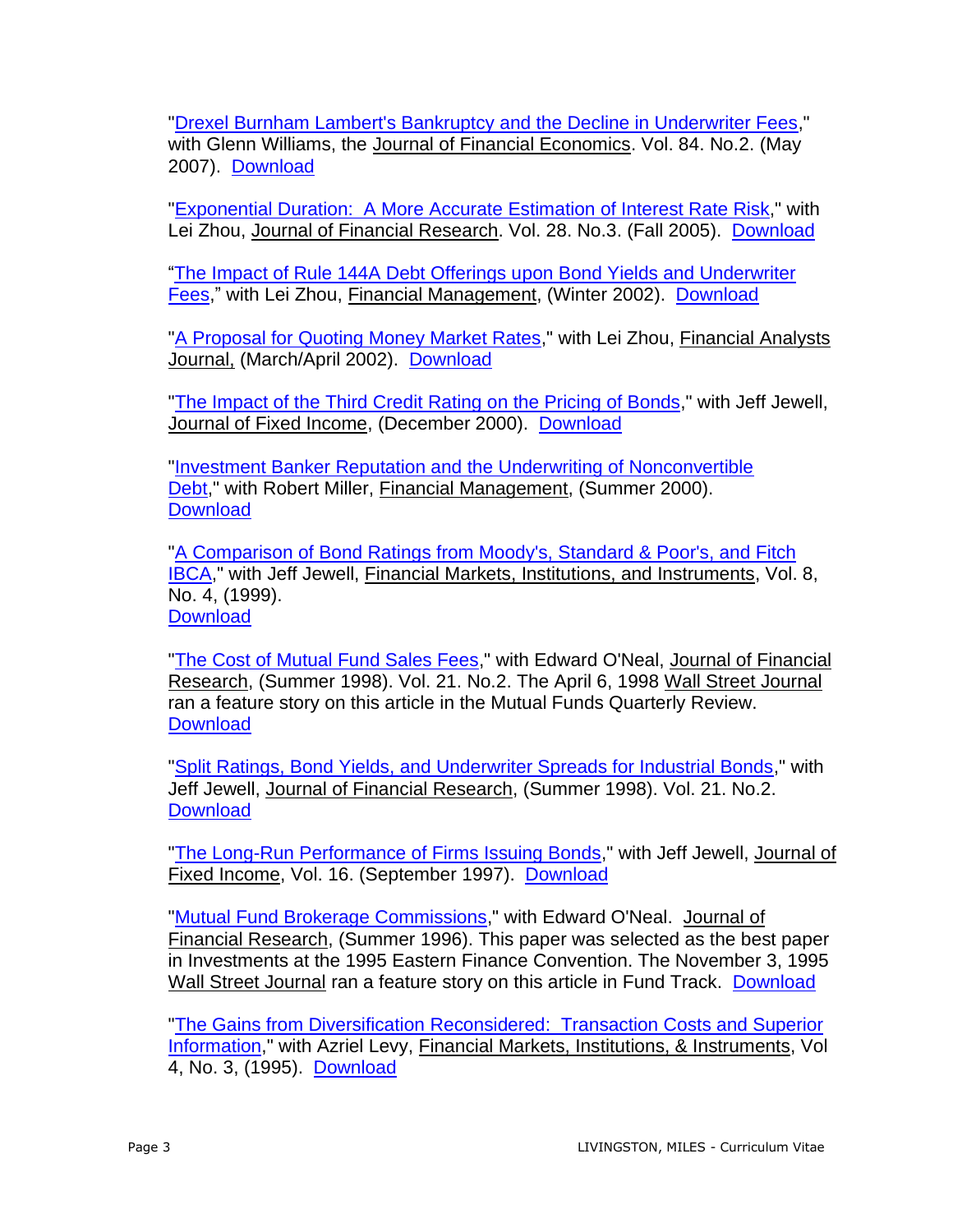["Drexel, Burnham, Lambert's Debt Issues"](https://site.warrington.ufl.edu/miles-livingston/files/2019/08/Drexel-Burnham-Lamberts-Debt-Issues.pdf), with Hugh Pratt and Charles Mann, The Journal of Fixed Income, (March 1995). [Download](https://site.warrington.ufl.edu/miles-livingston/files/2019/08/Drexel-Burnham-Lamberts-Debt-Issues.pdf)

["Stripping of Treasury Securities and Segmentation in the Treasury Securities](https://site.warrington.ufl.edu/miles-livingston/files/2019/07/Stripping-of-Treasury-Securities-and-Segmentation-in-the-Treasury-Securities-Market.pdf)  [Market,](https://site.warrington.ufl.edu/miles-livingston/files/2019/07/Stripping-of-Treasury-Securities-and-Segmentation-in-the-Treasury-Securities-Market.pdf)" with Kok-Chew Lim, The Journal of Fixed Income, (March 1995). **[Download](https://site.warrington.ufl.edu/miles-livingston/files/2019/07/Stripping-of-Treasury-Securities-and-Segmentation-in-the-Treasury-Securities-Market.pdf)** 

["Are Term Premiums Risk Premiums?"](https://site.warrington.ufl.edu/miles-livingston/files/2019/08/Are-Term-Premiums-Risk-Premiums.pdf) with Haim Levy and Robert Brooks, Advances in Quantitative Analysis of Finance and Accounting, Vol. 3. Part A. (1995). [Download](https://site.warrington.ufl.edu/miles-livingston/files/2019/08/Are-Term-Premiums-Risk-Premiums.pdf)

["Estimating the Value of Call Options on Corporate Bonds,](https://site.warrington.ufl.edu/miles-livingston/files/2019/07/The-Pricing-of-Municipal-Bonds.pdf)" with Richard Kish, Journal of Applied Corporate Finance, Vol. 6. No.3. (Fall 1993). [Download](https://site.warrington.ufl.edu/miles-livingston/files/2019/07/The-Pricing-of-Municipal-Bonds.pdf)

["Effects of Super-Poison-Put Clauses on Industrial Debt,](https://site.warrington.ufl.edu/miles-livingston/files/2019/08/Effects-of-Super-Poison-Put-Clauses-on-Industrial-Debt.pdf)" with Hugh Pratt, Journal of Fixed Income, (December 1993). [Download](https://site.warrington.ufl.edu/miles-livingston/files/2019/08/Effects-of-Super-Poison-Put-Clauses-on-Industrial-Debt.pdf)

"The Unbiased Expectations Hypothesis and Error Learning," with Robert Brooks and Myung J. Kim, Advances in Quantitative Analysis of Finance and Accounting, Vol. 2. Part A. (1993).

["Market Reactions to Callable and Noncallable Debt Issues,](https://site.warrington.ufl.edu/miles-livingston/files/2019/07/Market-Reactions-to-Callable-and-Noncallable-Debt-Issues.pdf)" with Richard Kish, Journal of Applied Business Research, Vol. 9. No.4. (1993). [Download](https://site.warrington.ufl.edu/miles-livingston/files/2019/07/Market-Reactions-to-Callable-and-Noncallable-Debt-Issues.pdf)

["The Term Structure of Interest Rates and the Basis for](https://site.warrington.ufl.edu/miles-livingston/files/2019/08/The-Term-Structure-of-Interest-Rates-and-the-Basis-for-Financial-Futures.pdf) Financial Futures," Advances in Futures and Options Research, Vol. 6. (1993). [Download](https://site.warrington.ufl.edu/miles-livingston/files/2019/08/The-Term-Structure-of-Interest-Rates-and-the-Basis-for-Financial-Futures.pdf)

["The Difference Between the Local and Unbiased Expectations Hypotheses,](https://site.warrington.ufl.edu/miles-livingston/files/2019/07/The-Difference-between-the-Local-and-Unbiased-Expectations-Hypotheses.pdf)" with Robert Brooks, Review of Quantitative Finance and Accounting (1992). **[Download](https://site.warrington.ufl.edu/miles-livingston/files/2019/07/The-Difference-between-the-Local-and-Unbiased-Expectations-Hypotheses.pdf)** 

["Determinants of the Call Option on Corporate Bonds,](https://site.warrington.ufl.edu/miles-livingston/files/2019/07/Determinants-of-the-the-Call-Option-on-Corporate-Bonds.pdf)" with Richard Kish, Journal of Banking and Finance. Vol.16, (1992). [Download](https://site.warrington.ufl.edu/miles-livingston/files/2019/07/Determinants-of-the-the-Call-Option-on-Corporate-Bonds.pdf)

["Zero Coupon Bonds,](https://site.warrington.ufl.edu/miles-livingston/files/2019/07/Zero-Coupon-Bonds.pdf)" New Pelgrave Dictionary of Money and Finance, (1992). **[Download](https://site.warrington.ufl.edu/miles-livingston/files/2019/07/Zero-Coupon-Bonds.pdf)** 

["The Local Versus Unbiased Expectations Hypothesis with Discrete](https://site.warrington.ufl.edu/miles-livingston/files/2019/07/The-Local-versus-Unbiased-Expectations-Hypothesis-with-Discrete-Compounding.pdf)  [Compounding"](https://site.warrington.ufl.edu/miles-livingston/files/2019/07/The-Local-versus-Unbiased-Expectations-Hypothesis-with-Discrete-Compounding.pdf) with Robert Brooks, Journal of Business Finance and Accounting. Vol. 19. No. 6, (November 1992). [Download](https://site.warrington.ufl.edu/miles-livingston/files/2019/07/The-Local-versus-Unbiased-Expectations-Hypothesis-with-Discrete-Compounding.pdf)

"Reply to Glick," Financial Analysts Journal (November/December 1992).

["Development of the Market for U. S. Treasury STRIPS,](https://site.warrington.ufl.edu/miles-livingston/files/2019/07/Development-of-the-Market-for-US-Treasury-STRIPS.pdf)" with Deborah Gregory, Financial Analysts Journal (March/April 1992). [Download](https://site.warrington.ufl.edu/miles-livingston/files/2019/07/Development-of-the-Market-for-US-Treasury-STRIPS.pdf)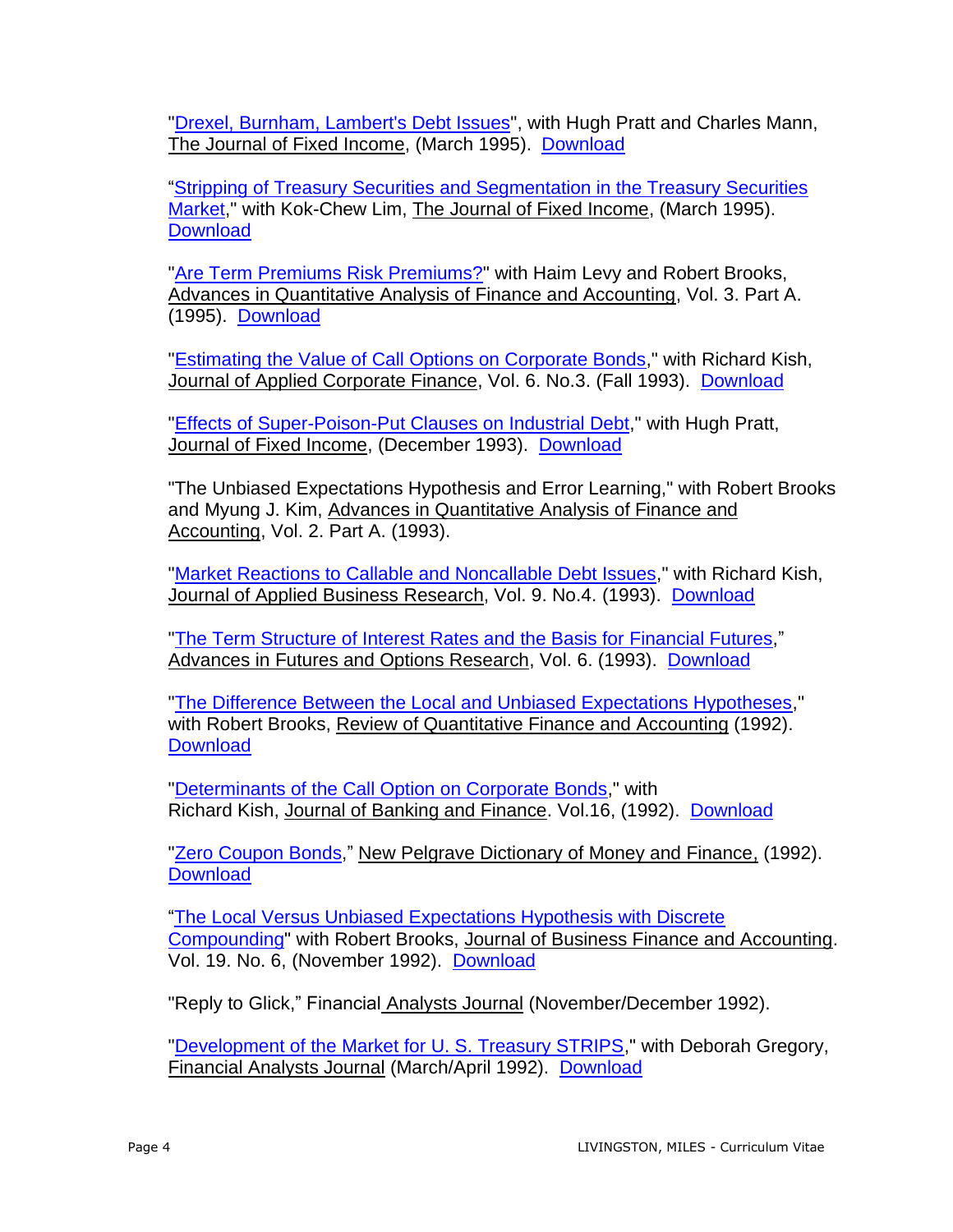["Relative Impact of Duration and Convexity on Bond Price Changes,](https://site.warrington.ufl.edu/miles-livingston/files/2019/07/Relative-Impact-of-Duration-and-Convexity-on-Bond-Price-Changes.pdf)" with Robert Brooks, Financial Practice and Education (Spring/Summer 1992). [Download](https://site.warrington.ufl.edu/miles-livingston/files/2019/07/Relative-Impact-of-Duration-and-Convexity-on-Bond-Price-Changes.pdf)

["Comment on Expectations, Taxes, and Interest: The Search for the Darby](https://site.warrington.ufl.edu/miles-livingston/files/2019/07/Expectations-Taxes-and-Interest-Comment-1.pdf)  [Effect,](https://site.warrington.ufl.edu/miles-livingston/files/2019/07/Expectations-Taxes-and-Interest-Comment-1.pdf)" American Economic Review (December 1991). [Downloads](https://site.warrington.ufl.edu/miles-livingston/files/2019/07/Expectations-Taxes-and-Interest-Comment-1.pdf)

["A Note on the Variance of Spot Interest Rates,](https://site.warrington.ufl.edu/miles-livingston/files/2019/07/A-Note-On-The-Variance-of-Spot-Interest-Rates.pdf)" with Robert Brooks, Journal of Banking and Finance. Vol. 14. (1990). [Download](https://site.warrington.ufl.edu/miles-livingston/files/2019/07/A-Note-On-The-Variance-of-Spot-Interest-Rates.pdf)

["The Value of the Call Option on Corporate Bonds,](https://site.warrington.ufl.edu/miles-livingston/files/2019/07/The-Value-of-the-Call-Option-on-Corporate-Bonds.pdf)" with Richard Kish, Financial Management, Vol. 19. (Spring 1990). [Download](https://site.warrington.ufl.edu/miles-livingston/files/2019/07/The-Value-of-the-Call-Option-on-Corporate-Bonds.pdf)

"The Case for Stripping Corporate Bonds," Financial Management. Vol. 18. (Winter 1989).

"A Closed-Form Equation for Bond Convexity," with Robert Brooks, Financial Analysts Journal. Vol. 45. (November/December 1989).

["Stripping of U.S. Treasury Securities,](https://site.warrington.ufl.edu/miles-livingston/files/2019/07/STRIPPING-OF-U.S.-TREASURY-SECURITIES.pdf)" NYU Salomon Bros. Monograph Series, with Deborah Wright Gregory. (1989-1). [Download](https://site.warrington.ufl.edu/miles-livingston/files/2019/07/STRIPPING-OF-U.S.-TREASURY-SECURITIES.pdf)

["The Coupon Effect on Term Premiums,](https://site.warrington.ufl.edu/miles-livingston/files/2019/07/The-Coupon-Effect-on-Term-Premiums.pdf)" with Robert Brooks and Haim Levy, Journal of Financial Research. Vol. 12. No.1. (Spring 1989). [Download](https://site.warrington.ufl.edu/miles-livingston/files/2019/07/The-Coupon-Effect-on-Term-Premiums.pdf)

"Reply to Zarruck and Caks," Financial Management. (Autumn 1988).

["The Effect of Coupon Level on Treasury Bond Futures Delivery,](https://site.warrington.ufl.edu/miles-livingston/files/2019/07/The-Effect-of-Coupon-Level-on-Treasury-Bond-Futures-Delivery.pdf)" Journal of Futures Markets. Vol. 7, No. 3. (Summer 1987). [Download](https://site.warrington.ufl.edu/miles-livingston/files/2019/07/The-Effect-of-Coupon-Level-on-Treasury-Bond-Futures-Delivery.pdf)

"Measuring the Benefit of Bond Refunding: The Problem of Nonmarketable Call [Options,](https://site.warrington.ufl.edu/miles-livingston/files/2019/07/Measuring-the-Benefit-of-Bond-Refunding.pdf)" Financial Management, (Spring 1987). [Download](https://site.warrington.ufl.edu/miles-livingston/files/2019/07/Measuring-the-Benefit-of-Bond-Refunding.pdf)

["Flattening of Bond](https://site.warrington.ufl.edu/miles-livingston/files/2019/07/Flattening-of-Bond-Yield-Curves.pdf) Yield Curves," Journal of Financial Research, Vol.10, No.1 **(**Spring, 1987). [Download](https://site.warrington.ufl.edu/miles-livingston/files/2019/07/Flattening-of-Bond-Yield-Curves.pdf)

["The Delivery Option on Forward Contracts,](https://site.warrington.ufl.edu/miles-livingston/files/2019/07/The-Delivery-Option-on-Forward-Contracts.pdf)" Journal of Financial and Quantitative Analysis, Vol. 22. No.1, (March 1987). [Download](https://site.warrington.ufl.edu/miles-livingston/files/2019/07/The-Delivery-Option-on-Forward-Contracts.pdf)

"The Cheapest Deliverable Bond for CBT Treasury Bond Futures Contract," Journal of Futures Markets, Vol. 4. No.2, (Summer, 1984).

["The Pricing of Municipal Bonds,](https://site.warrington.ufl.edu/miles-livingston/files/2019/07/The-Pricing-of-Municipal-Bonds.pdf)" Journal of Financial and Quantitative Analysis, Vol. 17 No.2, (June 1982). [Download](https://site.warrington.ufl.edu/miles-livingston/files/2019/07/The-Pricing-of-Municipal-Bonds.pdf)

["The Relative Price Volatility of Taxable and Non-Taxable Bonds: A Note,](https://site.warrington.ufl.edu/miles-livingston/files/2019/07/The-Relative-Price-Volatility-of-Taxable-and-Non-Taxable-Bonds.pdf)" with Fred Arditti, Journal of Finance, Vol. 37. No. 3, (June 1982). [Download](https://site.warrington.ufl.edu/miles-livingston/files/2019/07/The-Relative-Price-Volatility-of-Taxable-and-Non-Taxable-Bonds.pdf)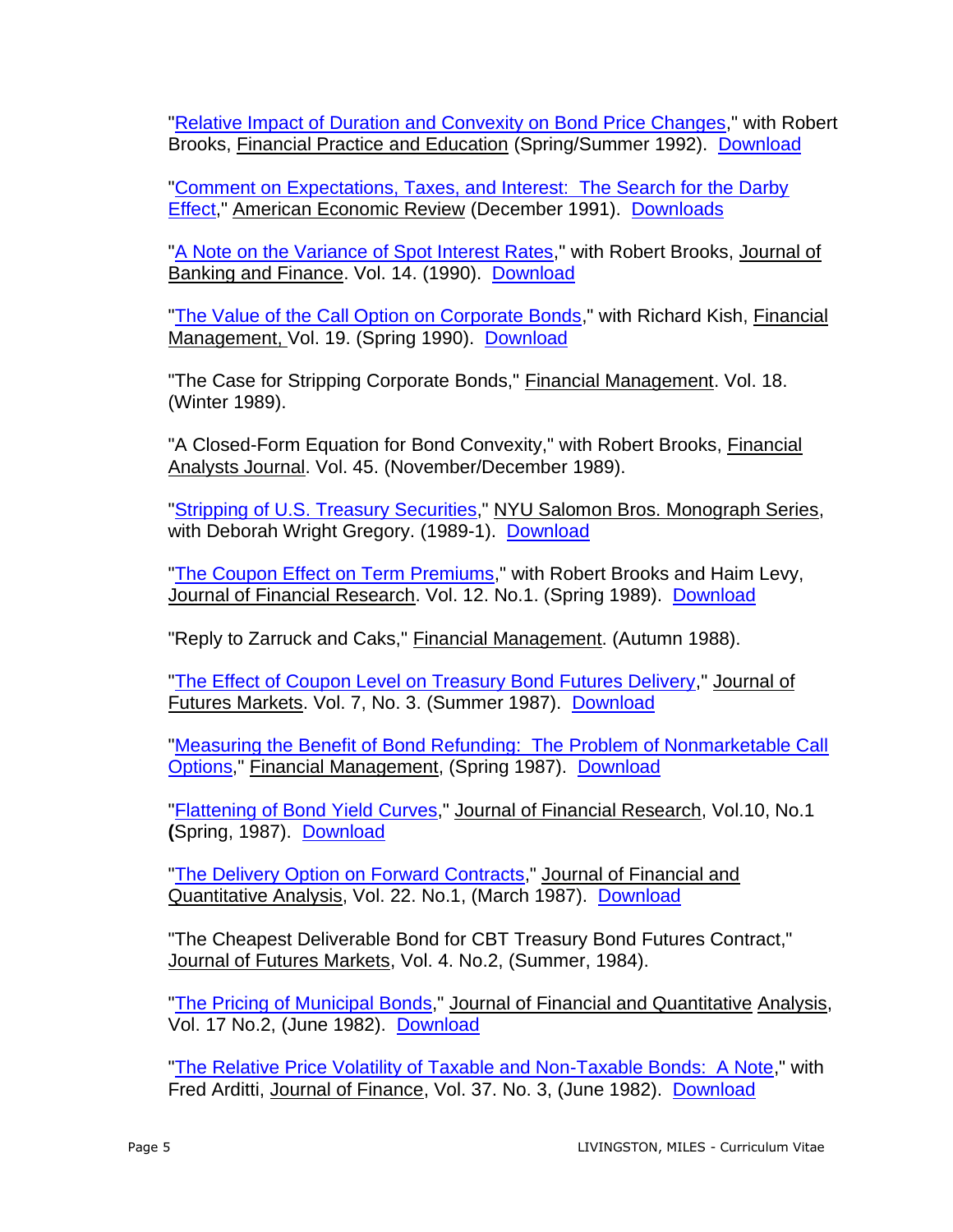["Flattening of Bond Yield Curves for Long Maturities,](https://site.warrington.ufl.edu/miles-livingston/files/2019/07/Flattening-of-Bond-Yield-Curves-for-Long-Maturities.pdf)" with S. Jain, Journal of Finance. Vol. 37, No.1. (March 1982). [Download](https://site.warrington.ufl.edu/miles-livingston/files/2019/07/Flattening-of-Bond-Yield-Curves-for-Long-Maturities.pdf)

"Taxation and Bond Market Equilibrium in a World of Uncertain Future Interest Rates: Reply," Journal of Financial and Quantitative Analysis, Vol. 16 No.5, (December 1981).

["The Pricing of Premium Bonds,](https://site.warrington.ufl.edu/miles-livingston/files/2019/07/The-Pricing-of-Premium-Bonds-Reply.pdf)" Journal of Financial and Quantitative Analysis, Vol. 16. No.3, (September 1981). [Download](https://site.warrington.ufl.edu/miles-livingston/files/2019/07/The-Pricing-of-Premium-Bonds-Reply.pdf)

["Bond Refunding Reconsidered,](https://site.warrington.ufl.edu/miles-livingston/files/2019/07/Bond-Refunding-Reconsidered-Comment.pdf)" Journal of Finance, Vol. 35. No.1, (March 1980). [Download](https://site.warrington.ufl.edu/miles-livingston/files/2019/07/Bond-Refunding-Reconsidered-Comment.pdf)

["The Pricing of Premium Bonds,](https://site.warrington.ufl.edu/miles-livingston/files/2019/07/The-Pricing-of-Premium-Bonds.pdf)" Journal of Financial and Quantitative Analysis, Vol. 14. No.3, (September 1979). [Download](https://site.warrington.ufl.edu/miles-livingston/files/2019/07/The-Pricing-of-Premium-Bonds.pdf)

["Measuring-Bond-Price-Volatility,](https://site.warrington.ufl.edu/miles-livingston/files/2019/07/Measuring-Bond-Price-Volatility.pdf)" Journal of Financial and Quantitative Analysis, Vol. 14. No. 2, (June 1979). [Download](https://site.warrington.ufl.edu/miles-livingston/files/2019/07/Measuring-Bond-Price-Volatility.pdf)

["The Effect of Bond Refunding on Stockholder Wealth: Comment,](https://site.warrington.ufl.edu/miles-livingston/files/2019/07/The-Effect-of-Bond-Refunding-on-Stockholder-Wealth.pdf)" Journal of Finance, Vol. 34. No. 3, (March 1979). [Download](https://site.warrington.ufl.edu/miles-livingston/files/2019/07/The-Effect-of-Bond-Refunding-on-Stockholder-Wealth.pdf)

["A Note on the Issuance of Long-term Pure Discount Notes,](https://site.warrington.ufl.edu/miles-livingston/files/2019/07/A-Note-on-the-Issuance-of-Long-term-Pure-Discount-Notes.pdf)" Journal of Finance, Vol. 34. No.1, (March 1979). [Download](https://site.warrington.ufl.edu/miles-livingston/files/2019/07/A-Note-on-the-Issuance-of-Long-term-Pure-Discount-Notes.pdf)

["Bond Taxation and the Shape of the Yield to Maturity Curve,](https://site.warrington.ufl.edu/miles-livingston/files/2019/07/Bond-Taxation-and-the-Shape-of-the-Yield-to-Maturity-Curve.pdf)" Journal of Finance, Vol. 34. No. 1, (March 1979). [Download](https://site.warrington.ufl.edu/miles-livingston/files/2019/07/Bond-Taxation-and-the-Shape-of-the-Yield-to-Maturity-Curve.pdf)

["Taxation and Bond Market Equilibrium in a World of Uncertain Future Interest](https://site.warrington.ufl.edu/miles-livingston/files/2019/07/Taxation-and-Bond-Market-Equilibrium.pdf)  [Rates,](https://site.warrington.ufl.edu/miles-livingston/files/2019/07/Taxation-and-Bond-Market-Equilibrium.pdf)" Journal of Financial and Quantitative Analysis, Vol. 14 No. 1, (March 1979). [Download](https://site.warrington.ufl.edu/miles-livingston/files/2019/07/Taxation-and-Bond-Market-Equilibrium.pdf)

["Duration and Risk Assessment for Bonds and Common Stocks: A Note,](https://site.warrington.ufl.edu/miles-livingston/files/2019/07/Duration-and-Risk-Assessment-for-Bonds-and-Common-Stocks.pdf)" Journal of Finance, Vol. 33. No. 1, (March 1978). [Download](https://site.warrington.ufl.edu/miles-livingston/files/2019/07/Duration-and-Risk-Assessment-for-Bonds-and-Common-Stocks.pdf)

["A Theory of Humpbacked Bond Yield Curves,](https://site.warrington.ufl.edu/miles-livingston/files/2019/07/A-Theory-of-Humpbacked-Yield-Curves.pdf)" Journal of Finance, Vol. 32. No. 5, (December 1977). [Download](https://site.warrington.ufl.edu/miles-livingston/files/2019/07/A-Theory-of-Humpbacked-Yield-Curves.pdf)

["Convertible Debt Financing: Comment,](https://site.warrington.ufl.edu/miles-livingston/files/2019/07/Convertible-Debt-Financing-Comment.pdf)" Journal of Financial and Quantitative Analysis, Vol. 12. No. 3, (September 1977). [Download](https://site.warrington.ufl.edu/miles-livingston/files/2019/07/Convertible-Debt-Financing-Comment.pdf)

["Industry Movements of Common Stocks,](https://site.warrington.ufl.edu/miles-livingston/files/2019/07/Industry-Movements-of-Common-Stocks.pdf)" Journal of Finance, Vol. 32. No. 3, (June 1977). Abstract in Chartered Financial Analysts Digest, (Winter 1978). **[Download](https://site.warrington.ufl.edu/miles-livingston/files/2019/07/Industry-Movements-of-Common-Stocks.pdf)**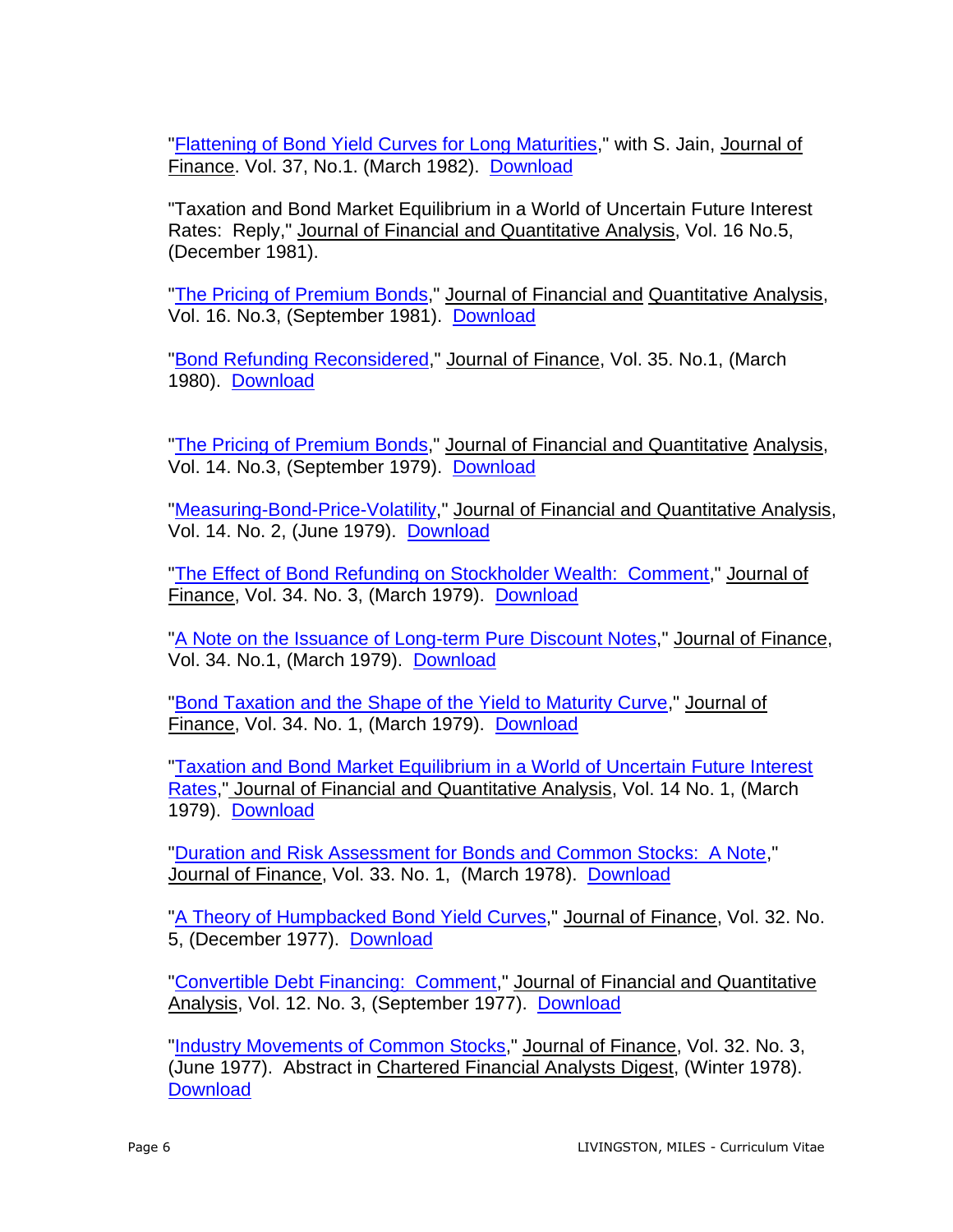["A 'Duration' Fallacy,](https://site.warrington.ufl.edu/miles-livingston/files/2019/07/A-Duration-Fallacy.pdf)" with J. Caks, Journal of Finance, Vol. 32. No. 1, (March 1977), Reprinted in Bond Duration and Immunization, edited by Gabriel A. Hawawini, Garland Publishing Company, New York, 1982. [Download](https://site.warrington.ufl.edu/miles-livingston/files/2019/07/A-Duration-Fallacy.pdf)

# **BOOKS**

Essentials of Money and Capital Markets, Fourth Edition, Cognella Academic Publishing, San Diego, California.

Bonds and Bond Derivatives, Second Edition, Blackwell Publishing, Boston, MA, 2005. This book has been translated into Chinese in 2007.

Bonds and Bond Derivatives, Blackwell Publishing, Boston, MA, 1998.

Money and Capital Markets, 3rd ed., Blackwell Publishing, Boston, MA, 1996.

Money and Capital Markets, 2nd ed., New York Institute of Finance, Simon & Schuster, Englewood Cliffs, NJ, 1993.

Money and Capital Markets, 2nd ed., Kolb Publishing, Miami, FL, 1993.

Money and Capital Markets, Prentice-Hall, Englewood Cliffs, NJ, 1990.

# **TEACHING AWARDS**

University of Florida Fall Convocation, 2000, selected as Outstanding Teacher by Anderson Fellow.

Outstanding Teacher of the Year 1990-91, Department of Finance, Insurance, and Real Estate, University of Florida.

Teacher of the Year 1981-82, Business Division, University of Wisconsin-Parkside.

# **Ph.D. DISSERTATION COMMITTEES EMPLOYER**

Pietra Rivoli **Construction Construction** Georgetown University Robert Brooks University of Alabama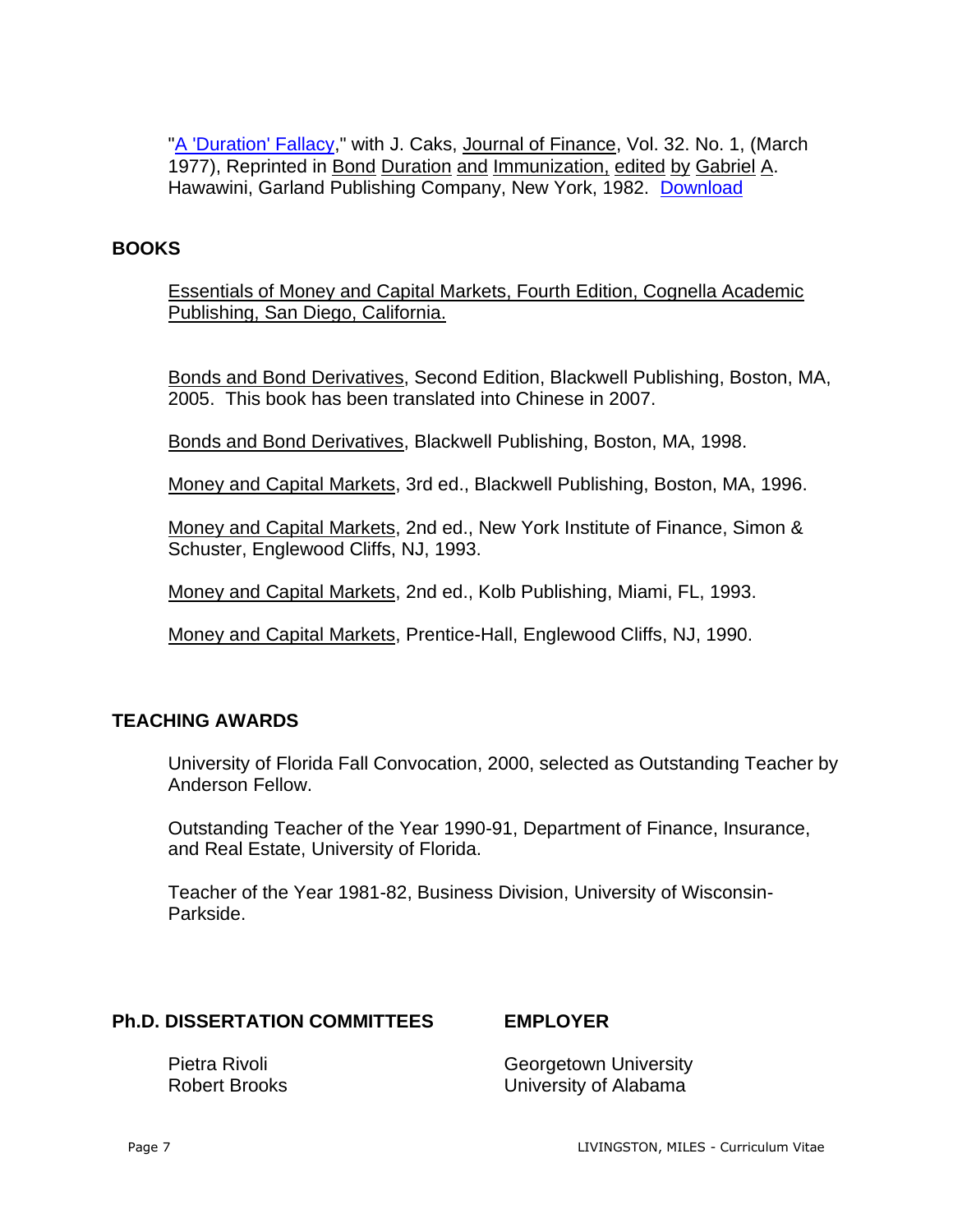Suk-Pil Lim Sundararman Thiagarajan Northwestern University Richard Kish (Chairman) Lehigh University Deborah Gunthorpe University of Tennessee John Neill Florida State University Hugh Pratt (Chairman) University of Manitoba Kok Chew Lim **City University of Hong Kong** Charles Mann (Chairman) Feng Chia University, Taiwan Jeff Jewell (Chairman) David Lipscomb University Lei Zhou (Chairman) Northern Illinois University Glenn Williams (Chairman) Florida Atlantic University Joop Huij - Rotterdam **Erasmus University** School of Management, Erasmus University, **Netherlands** Max Dolinsky **Central Michigan University** 

Ivy Locke (Chairman) Southeast Missouri State University

#### **REVIEWER FOR**

Associate Editor for the Journal of Financial Research 2001-2005, 2014-2017

Economics and Business Letters Finance Research Letters Financial Analysts Journal Financial Management Journal Financial Practice and Education Financial Review Financial Services Review Global Finance Journal International Review of Economics and Finance Journal of Applied Business Research Journal of Banking and Finance Journal of Business Journal of Business Finance and Accounting Journal of Corporate Finance Journal of Finance Journal of Financial and Quantitative Analysis Journal of Financial Research Journal of Futures Markets Journal of International Economics and Finance Journal of International Financial Markets, Institutions & Money Journal of Money, Credit and Banking